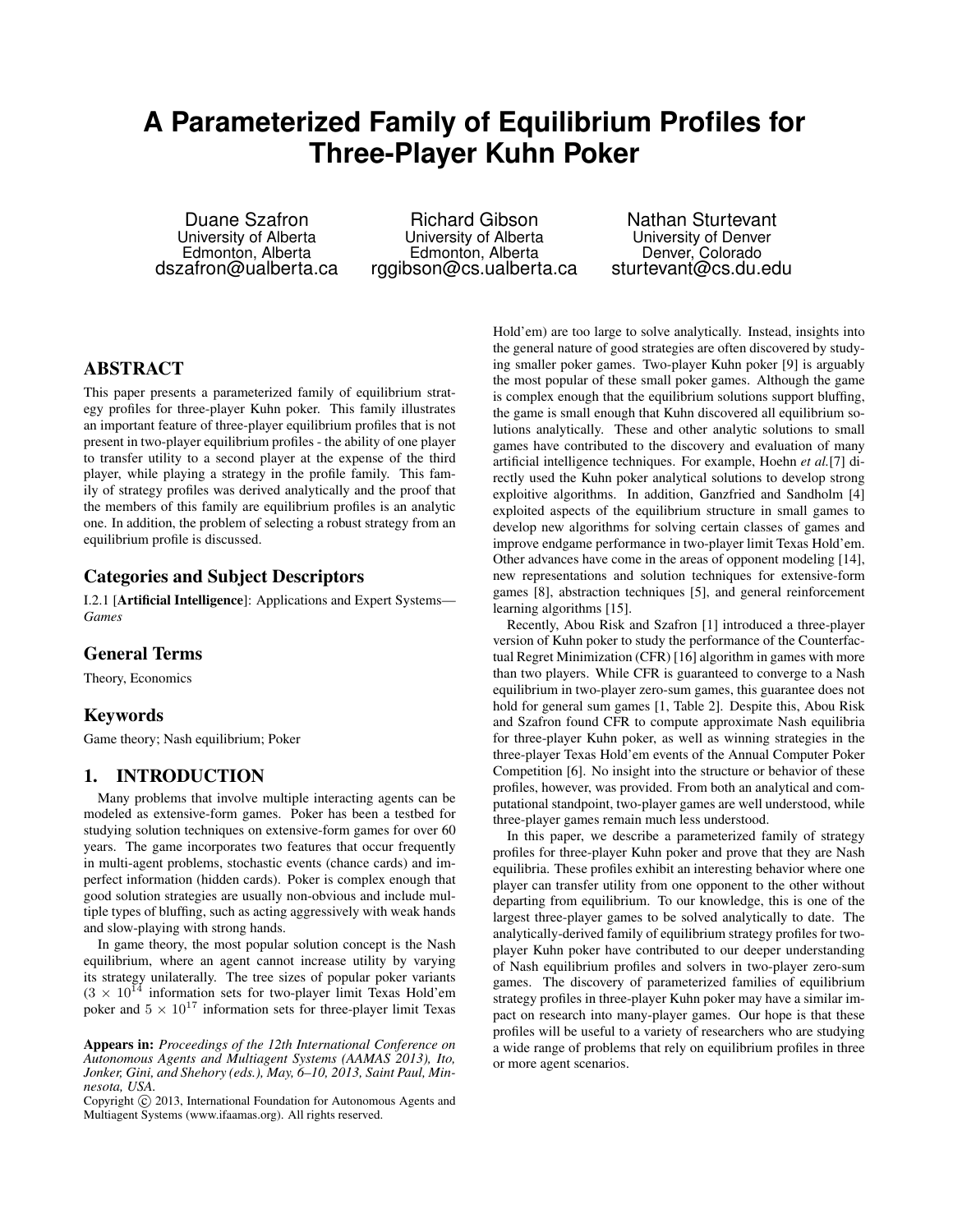

Figure 1: A partial three-player Kuhn poker game tree.

# 2. THREE-PLAYER KUHN POKER

Three-player Kuhn poker [1] is played with a deck of 4 cards, denoted 1, 2, 3 and 4. To begin, each player must ante one chip into the pot so that the players have incentive to play. Play then proceeds according to the (partial) game tree shown in Figure 1 (ignore the  $\emptyset$  symbols for now). **Chance** deals each player a hand containing a single card and at the showdown, the player with the highest card  $(4 > 3 > 2 > 1)$  who has not folded wins all the chips in the pot. Each edges to an immediate child node is marked with three digits signifying the card held by each player,  $P_1$ ,  $P_2$ and  $P_3$  respectively. For brevity, only 4 of the 24 different hand combinations and the sub-nodes of the *124* node are shown.

Each player then acts in turn, starting with  $P_1$ , who may check  $(K)$  and put no additional chips in the pot, or **bet**  $(B)$  and put one additional chip in the pot. If  $P_1$  checked, then  $P_2$  may also check or bet. However, if  $P_1$  bet, then  $P_2$  may either **fold**  $(F)$  and abandon any chance of winning the pot, or call  $(C)$  and put one additional chip in the pot to match the bet. It is then  $P_3$ 's turn. If no bet has been made by either  $P_1$  or  $P_2$ , then  $P_3$  may check or bet. If a bet was made by either  $P_1$  or  $P_2$ , then  $P_3$  may fold or call. If no player bet, the showdown takes place between all three players and the winner wins three chips. If  $P_1$  bet, then there is a showdown between  $P_1$  and any players who called the bet. If no one called, then  $P_1$  wins the pot. If  $P_1$  did not bet and  $P_2$  bet, then after  $P_3$ has acted,  $P_1$  has the opportunity to either fold or call. Then a showdown takes place between  $P_2$  and any callers. The final case is where neither  $P_1$  nor  $P_2$  bet, but  $P_3$  bet. In this case, both  $P_1$ and  $P_2$  can fold or call in order and then the showdown takes place.

Each terminal node of Figure 1 is marked with three integer values. These values are the number of chips won or lost by  $P_1$ ,  $P_2$  and  $P_3$  respectively. For example, consider the leaf node marked  $a_{13}$ (this marking is explained in the following section). Each player contributed 1 chip as an ante so the pot size was 3. Then, tracing the path from the root down to this node,  $P_1$  checked,  $P_2$  bet 1 chip to make the pot size 4 and then  $P_3$  folded. Finally,  $P_1$  contributed 1 chip by calling to make the pot size 5. In the showdown between  $P_1$  and  $P_2$ ,  $P_2$  wins since the card 2 is greater than the card 1. This means that the utility of  $P_1$  is  $-2$ , the utility of  $P_2$  is  $5-2=3$  and the utility of  $P_3$  is  $-1$ .

Table 1: Betting situations in three-player Kuhn poker.

| Situation                   | $P_{1}$ | $P_{2}$  | $P_{3}$ |
|-----------------------------|---------|----------|---------|
|                             |         | K        | KК      |
| $\mathcal{D}_{\mathcal{A}}$ | KKB     | B        | КB      |
| ٦                           |         | KBF KKBF | BF      |
|                             |         | KBC KKBC | - BC    |

## 3. GAME THEORY BACKGROUND

Three-player Kuhn poker is an example of an extensive-form game [10] that contains a game tree with nodes corresponding to histories of actions  $h \in H$  and edges corresponding to actions  $a \in A(h)$  available to player  $P(h) \in N \cup \{Change\}$ (where  $N$  is the set of players). In three-player Kuhn, we have  $N = \{P_1, P_2, P_3\}$  and only one node belongs to Chance (the root). Terminal nodes correspond to **terminal histories**  $z \in Z \subseteq H$  that have associated **utilities**  $u_i(z)$  for each player  $P_i$ . The utilities in three-player Kuhn poker are simply the number of chips won or lost at the end of the game. Non-terminal histories for  $P_i$  are partitioned into **information sets**  $I \in \mathcal{I}_i$  representing the different game states that  $P_i$  cannot distinguish between. Figure 2 shows an example of an information set (dashed box) for  $P_3$ , where all histories differing only in the private cards held by the opponents are in the same information set. The action sets  $A(h)$  must be identical for all  $h \in I$ , and we denote this set by  $A(I)$ . In three-player Kuhn poker, we have  $A(I) = \{K, B\}$  or  $A(I) = \{F, C\}$  depending on the information set I.

A (behavioral) strategy for  $P_i$ ,  $\sigma_i$ , is a function that maps each information set  $I \in \mathcal{I}_i$  to a probability distribution over  $A(I)$ . A strategy profile  $\sigma$  is a collection of strategies  $\sigma = (\sigma_1, ..., \sigma_{|N|}),$ one for each player. We let  $\sigma_{-i}$  refer to the strategies in  $\sigma$  excluding  $\sigma_i$ , and  $u_i(\sigma)$  to be the expected utility for  $P_i$  when players play according to  $\sigma$ .

In Figures 1 and 2,  $a_{jk}$ ,  $b_{jk}$ , and  $c_{jk}$  denote the action probabilities for players  $P_1$ ,  $P_2$  and  $P_3$  respectively when holding card i and taking an aggressive action ( $B$  or  $C$ ) in situation  $k$ . The situations denote previous betting actions and are summarized in Table 1. For example,  $c_{42}$  is the probability of  $P_3$  holding the 4 and taking the aggressive action  $C$  after the previous actions were  $K$  followed by  $B$ . Since each player selects from exactly two actions everywhere in the game tree, the probability of taking the less aggressive action (K or F) is  $1 - a_{jk}$ ,  $1 - b_{jk}$  and  $1 - c_{jk}$ respectively. As there are exactly four cards and exactly four situations per player, a strategy profile  $\sigma$  in three-player Kuhn poker is fully defined by assigning action probabilities to the 48 independent parameters  $\{a_{jk}, b_{jk}, c_{jk} | j, k = 1..4\}$ . The expected utility for  $P_i$  is computed by summing the probabilities of reaching each leaf node times the utility for  $P_i$  at that leaf node. For example, from Figure 1, the contribution of the  $a_{13}$  leaf node to  $u_1$  would be  $-2\kappa(1 - a_{11})b_{21}(1 - c_{42})a_{13}$ , where  $\kappa = 1/24$  is the probability of each set of hands being dealt.

The most common solution concept in games is the Nash equilibrium first proposed by John Nash [12]. A strategy profile  $\sigma$  is a Nash equilibrium if no player can unilaterally deviate from  $\sigma$  to increase their expected utility; *i.e.*,

$$
\max_{\sigma'_i} u_i(\sigma'_i, \sigma_{-i}) \leq u_i(\sigma) \text{ for all } i = 1, 2, ..., |N|.
$$

i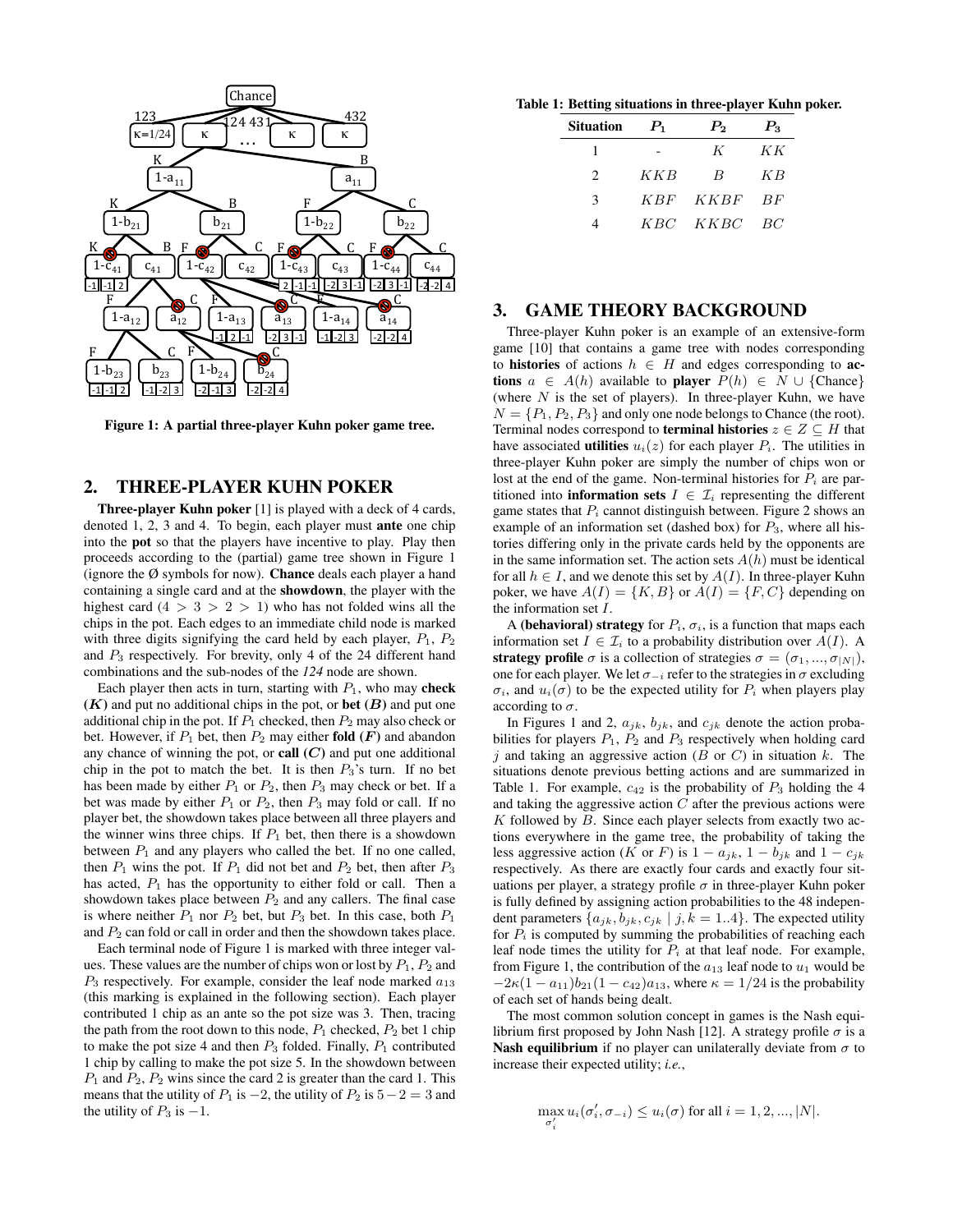

Figure 2: An information set for  $P_3$  in a partial three-player Kuhn game tree.

While computing an equilibrium of a two-player zero-sum game can be achieved in polynomial time [8], computing a Nash equilibrium profile in a three-or-more-player game is hard and belongs to the PPAD-complete class of problems [3].

#### 4. NECESSARY PARAMETER VALUES

We now begin our analysis of deriving a family of Nash equilibrium profiles for three-player Kuhn poker. For a strategy parameter  $x_{jk}$ , we will denote the information set for which  $x_{jk}$  is relevant as  $I(x_{jk})$ . For example, the information set indicated by the dashed box in Figure 2 is denoted  $I(c_{43})$ .

In this section, we provide necessary values for 21 of the 48 strategy parameters needed for a strategy profile to be in equilibrium, provided the parameters are "reached:"

DEFINITION 1. *Given a strategy profile*  $\sigma$ ,  $x_{jk}$  *is a reached* **strategy parameter** if the probability  $\pi^{\sigma}(I(x_{jk}))$  of reaching its *information set*  $I(x_{jk})$ *, when the players play according to strategy profile* σ*, is non-zero. If a strategy parameter is not reached in a strategy profile, it is called a non-reached strategy parameter.*

For example, consider the strategy parameter  $c_{43}$  in three-player Kuhn poker. From Figure 2, the probability of reaching  $I(c_{43})$  is:

$$
\pi^{\sigma}(I(c_{43})) = \kappa [a_{11}(1 - b_{22}) + a_{11}(1 - b_{32}) + a_{21}(1 - b_{12})
$$
  
+
$$
a_{21}(1 - b_{32}) + a_{31}(1 - b_{12}) + a_{31}(1 - b_{22})].
$$
  
(1)

In any strategy profile for which this expression is zero, c<sup>43</sup> is a non-reached strategy parameter. Intuitively, if an information set is never reached when playing according to a strategy profile, then the part of the strategy at that information set is not important, since that part of the strategy will never be used.

Table 2 defines values for 21 strategy parameters that, if reached, must be assigned the corresponding value for a profile to be in equilibrium. Intuitively, these values ensure that trivial, dominated errors are necessarily avoided by an equilibrium profile. For example,  $a_{12} = a_{13} = a_{14} = 0$  means that  $P_1$  should never call a bet when holding the lowest card since it is a guaranteed loss for  $P_1$ in a showdown. Also,  $a_{24} = 0$  insists that  $P_1$  never calls with the second lowest card when faced with a bet and a call from the opponents, as now at least one opponent is guaranteed to have a higher card in the showdown. Furthermore,  $a_{42} = a_{43} = a_{44} = 1$  means that  $P_1$  should always call any bet when holding the highest card since it is a guaranteed win for  $P_1$  in a showdown. Similar arguments hold for  $P_2$  and  $P_3$ 's necessary strategy parameter values.

Table 2: The 21 necessary strategy parameter values in threeplayer Kuhn poker.

| P,                    | $P_{2}$           | $P_{3}$           |
|-----------------------|-------------------|-------------------|
| $a_{12}=a_{13}=$      | $b_{12}=b_{13}=$  | $c_{12}=c_{13}=$  |
| $a_{14} = a_{24} = 0$ | $b_{14}=b_{24}=0$ | $c_{14}=c_{24}=0$ |
| $a_{42}=a_{43}=$      | $b_{42}=b_{43}=$  | $c_{42}=c_{43}=$  |
| $a_{44} = 1$          | $b_{44} = 1$      | $c_{44} = 1$      |

THEOREM 1. P<sup>1</sup> *(*P2*,* P3*) cannot gain utility by unilaterally changing any of the seven*  $a_{jk}$  *(seven b<sub>jk</sub>, seven c<sub>jk</sub>) parameters shown in Table 2 from the given values. Every equilibrium strategy profile of three- player Kuhn poker has the parameter values listed in Table 2 unless a parameter is a non-reached strategy parameter in the equilibrium profile.*

The proof of Theorem 1 can be found in the Appendix at the end of the paper. All the nodes that appear in Figure 1, but can never be reached if no player plays a strategy that violates the constraints of Table 2, are marked with a  $\emptyset$  in Figure 1. Naturally, child nodes of a marked node cannot be reached either if no player violates the constraints in Table 2. Note, however, that reached nodes in Figure 1 will differ according to the private cards that are dealt. Theorem 1 leaves 27 independent parameters to consider for equilibrium strategy profiles.

# 5. A PARAMETERIZED FAMILY OF EQUILIBRIUM PROFILES

Table 2 and Table 3 together, define a family of parameterized equilibrium strategy profiles for three-player Kuhn poker. The parameters listed in Table 3 were discovered through careful examination of a set of solutions produced by a Monte Carlo sampling variant of Counterfactual Regret Minimization [11] with different random seeds. There are actually three sub-families of equilibrium profiles defined by:  $c_{11} = 0$ ,  $c_{11} = 1/2$  and  $0 < c_{11} < 1/2$ .

The  $c_{11} = 0$  sub-family is the simplest of the three sub-families. There are four independent parameters,  $b_{11}$ ,  $b_{21}$ ,  $b_{32}$  and  $c_{33}$ , so the parameter space is a 4-dimensional convex volume. The ranges of the four independent parameters are:  $b_{21} \le 1/4$ ,  $b_{11} \le b_{21}$ ,  $b_{32} \leq (2 + 3b_{11} + 4b_{21})/4$ , and  $1/2 - b_{32} \leq c_{33} \leq 1/2 - b_{32}$  $(3b_{11} + 4b_{21})/4$ . The dependent parameters have values,  $b_{23} = 0$ ,  $b_{33} = (1 + b_{11} + 2b_{21})/2$ ,  $b_{41} = 2b_{11} + 2b_{21}$ , and  $c_{21} = 1/2$ . As shown in Table 3, the utilities depend only on  $\beta = b_{21}$ . Figure 3 shows a graphical representation for the domains of  $b_{11}$ ,  $b_{21}$  and  $b_{32}$ . The valid domains form the interior of the volume. Figure 4 shows a graphical representation for the domains of  $b_{11}$ ,  $b_{21}$  and  $c_{33}$  for three values of  $b_{32}$ . For  $b_{32} = 7/8$ , the domains form a very small polyhedron with  $c_{33}$  in the interval  $[0, 1/16 = 0.0625]$ when  $b_{11} = b_{21} = 1/4$ . For the largest value of  $b_{32} = 15/16$ , the polyhedron reduces to a single point,  $b_{11} = b_{21} = 1/4$ ,  $c_{33} = 0$ (not shown in Figure 4).

The  $0 < c_{11} < 1/2$  sub-family is the next simplest. There are four independent parameters,  $b_{11}$ ,  $b_{32}$ ,  $c_{11}$  and  $c_{33}$ , so the parameter space is a convex 4-dimensional volume. The ranges of the four independent parameters are:  $b_{11} \leq 1/4$ ,  $b_{32} \leq (2 + 7b_{11})/4$ ,  $c_{11}$  < 1/2 when  $b_{11} \le 1/6$  and  $c_{11} \le (2 - b_{11})/(3 + 4b_{11})$  when  $1/6 < b_{11} \leq 1/4$ , and  $1/2 - b_{32} \leq c_{33} \leq 1/2 - b_{32} + 7b_{11}/4$ . The dependent parameters have values,  $b_{21} = b_{11}$ ,  $b_{23} = 0$ ,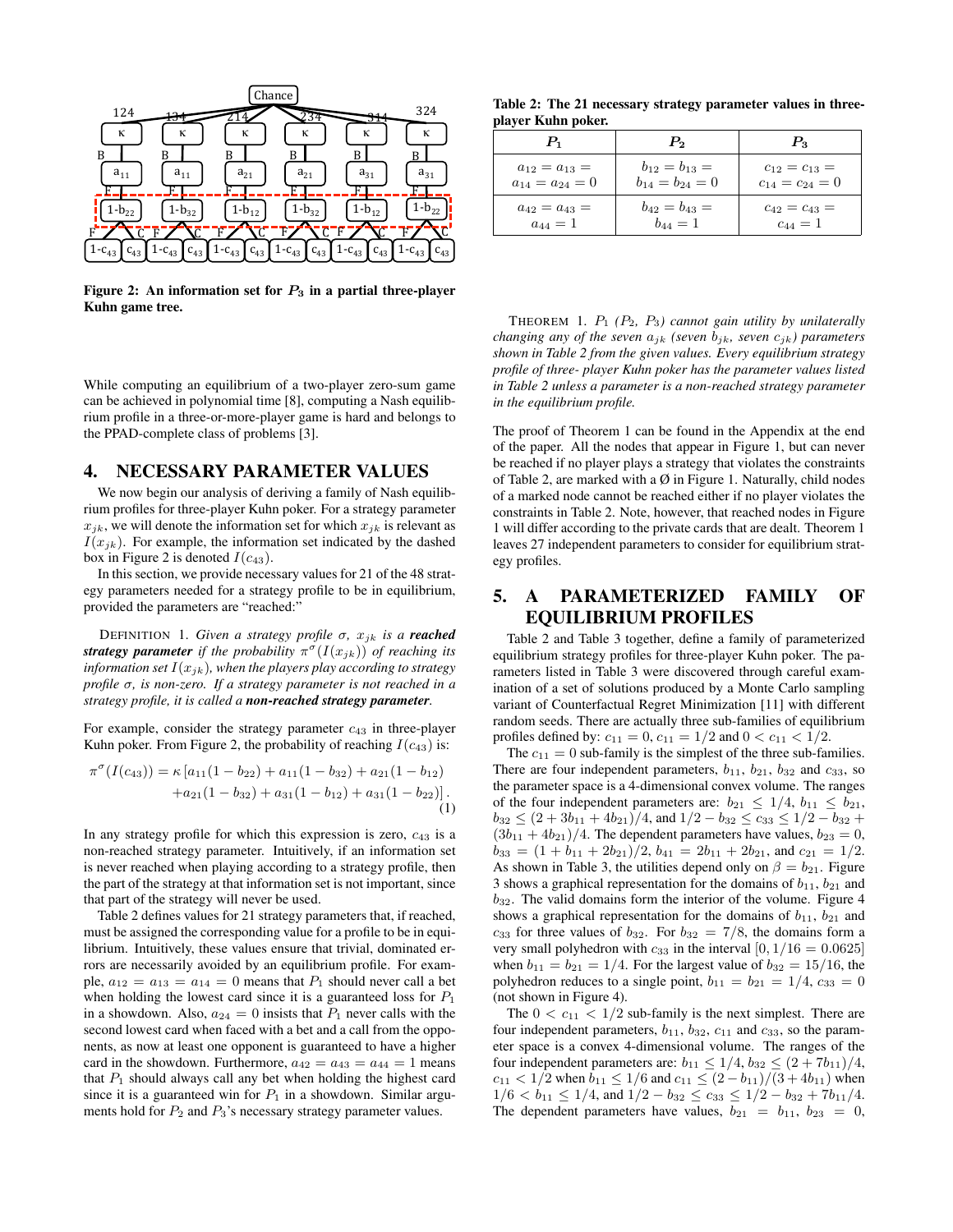Table 3: Parameter values and utilities for a three-player Kuhn family of equilibrium profiles, where  $\beta = \max\{b_{11}, b_{21}\}$  and  $\kappa = 1/24$  is the probability of each set of hands.

| $\mathcal{P}_1$                        | $P_{2}$                                                                                      | $P_{3}$                                                                                                      |
|----------------------------------------|----------------------------------------------------------------------------------------------|--------------------------------------------------------------------------------------------------------------|
| $a_{11}=0$                             | $b_{11} \leq b_{21}$ if $c_{11} = 0$                                                         | $c_{11} \leq \min\{\frac{1}{2}, (2 -$                                                                        |
|                                        | $b_{11} \leq \frac{1}{4}$ if $c_{11} \neq 0$                                                 | $(b_{11})/(3+2b_{11}+2b_{21})$                                                                               |
|                                        | $b_{21} \leq \frac{1}{4}$ if $c_{11} = 0$                                                    |                                                                                                              |
| $a_{21}=0$                             | $b_{21} = b_{11}$ if<br>$0 < c_{11} < \frac{1}{2}$                                           | $c_{21} = \frac{1}{2} - c_{11}$                                                                              |
|                                        | $b_{21} \leq$<br>$\min\{b_{11}, \frac{1}{2} - 2b_{11}\}\$ if                                 |                                                                                                              |
|                                        | $c_{11} = \frac{1}{2}$                                                                       |                                                                                                              |
| $a_{22}=0$                             | $b_{22}=0$                                                                                   | $c_{22}=0$                                                                                                   |
| $a_{23}=0$                             | $b_{23} \leq \max\{0,(b_{11} -$<br>$(b_{21})/2(1-b_{21})\}$                                  | $c_{23}=0$                                                                                                   |
| $a_{31}=0$                             | $b_{31}=0$                                                                                   | $c_{31}=0$                                                                                                   |
| $a_{32}=0$                             | $b_{32} <$<br>$rac{1}{2} + \frac{3}{4}(b_{11} + b_{21}) + \frac{\beta}{4}$                   | $c_{32}=0$                                                                                                   |
| $a_{33}=\frac{1}{2}$                   | $b_{33} = \frac{1}{2} + \frac{1}{2}(b_{11} +$<br>$(b_{21})+\frac{\beta}{2}-b_{23}(1-b_{21})$ | $\frac{1}{2} - b_{32} \leq c_{33} \leq \frac{1}{2}$ –<br>$b_{32}+\frac{3}{4}(b_{11}+b_{21})+\frac{\beta}{4}$ |
| $a_{34}=0$                             | $b_{34}=0$                                                                                   | $0 \leq c_{34} \leq 1$                                                                                       |
| $a_{41}=0$                             | $b_{41} = 2b_{11} + 2b_{21}$                                                                 | $c_{41} = 1$                                                                                                 |
| $u_1=-\kappa$<br>$(\frac{1}{2}+\beta)$ | $u_2=-\kappa(\frac{1}{2})$                                                                   | $u_3 = \kappa(1+\beta)$                                                                                      |

 $b_{33} = (1 + 3b_{11})/2$ ,  $b_{41} = 4b_{11}$ , and  $c_{21} = 1/2 - c_{11}$ . The utilities depend only on  $\beta = b_{11}$ . Figure 5 shows a graphical representation for the domains of  $b_{11}$ ,  $b_{32}$  and  $c_{33}$ . Figure 6 shows the  $b_{11}$  and  $c_{11}$  domains.

The  $c_{11} = 1/2$  sub-family is the most complex. There are five independent parameters,  $b_{11}$ ,  $b_{21}$ ,  $b_{23}$ ,  $b_{32}$  and  $c_{33}$ , so the parameter space is a convex 5-dimensional volume. The ranges of the five independent parameters are:  $b_{11} \le 1/4$ ,  $b_{21} \le b_{11}$  when  $b_{11} \le$  $1/6$  and  $b_{21} \le 1/2 - 2b_{11}$  when  $1/6 \le b_{11} \le 1/4$ ,  $b_{23} \le (b_{11} - b_{12})$  $(b_{21})/2(1 - b_{21}), b_{32} \leq (2 + 4b_{11} + 3b_{21})/4$ , and  $1/2 - b_{32} \leq$  $c_{33} \leq 1/2 - b_{32} + (4b_{11} + 3b_{21})/4$ . The dependent parameters have values  $b_{33} = (1 + b_{11} + 2b_{21})/2$ ,  $b_{41} = 2b_{11} + 2b_{21}$ , and  $c_{21} = 0$ . The utilities depend only on  $\beta = b_{11}$ . Figure 7 shows the domains of  $b_{11}$ ,  $b_{21}$ ,  $b_{23}$ , and  $b_{32}$ . By symmetry, Figure 4 shows the domains of  $b_{11}$ ,  $b_{21}$ , and  $c_{33}$  for three values of  $b_{32}$ , except that the  $b_{11}$  and  $b_{21}$  axes in Figure 4 must be swapped to switch from the  $c_{11} = 0$  sub-family to the  $c_{11} = 1/2$  sub-family.

All of these equilibrium strategy profiles share some common features. First, the utility of  $P_2$  is fixed and negative. Second the utility of  $P_1$  is always less than or equal to  $P_2$ 's utility. Third,  $P_2$ completely controls an amount of utility,  $\kappa\beta$ , that can be transferred from  $P_1$  to  $P_3$  by changing a single strategy parameter. If  $P_3$  plays the  $c_{11} = 0$  strategy, the parameter is  $b_{21}$ . Otherwise, it is  $b_{11}$ . In either case,  $P_2$  can transfer the maximum utility by playing  $b_{11} =$  $b_{21} = 1/4$  and transfer the minimum utility by playing  $b_{11} =$  $b_{21} = 0$ . In the entire family of equilibrium profiles,  $P_1$  always



Figure 3: Sub-family  $c_{11} = 0$  domains for parameters  $b_{11}$ ,  $b_{21}$  and  $b_{32}$ .



Figure 4: Sub-family  $c_{11} = 0$  domains for parameters  $b_{11}$ ,  $b_{21}$  and  $c_{33}$  for three parameter values in  $0 \leq b_{32} \leq 15/16$ .

checks as the first action ( $a_{11} = a_{21} = a_{31} = a_{41} = 0$ ). If  $P_2$ then bets with a weak card (1 or 2), the uncertainty translates to a positive outcome for  $P_3$  at the expense of  $P_1$ .

We summarize the main result of this paper in the following theorem. The proof is in the Appendix.

THEOREM 2. *The strategy profiles defined by the parameter values and constraints shown in Table 2 and Table 3 comprise equilibrium strategy profiles for three-player Kuhn poker.*

#### 6. EQUILIBRIUM SELECTION

While in two-person zero-sum games equilibrium strategies are fully interchangeable without changing the payoff of the game, this is not the case in multi-player and non-zero-sum games [12]. If all players switch from one equilibrium profile to another, the payoff for each player can change. If players are playing strategies from different equilibrium profiles, the combined strategies do not necessarily form an equilibrium profile. This problem arises in the three-player Kuhn poker equilibrium profiles that we derived. For example, consider the three-player Kuhn non-equilibrium strategy profile defined by the parameter values listed in Table 2 and Table 4. Here,  $P_2$  has chosen a strategy from the  $c_{11} = 1/2$  subfamily of Table 3. However,  $P_3$  is playing a  $c_{11} = 0$  strategy. This combination of strategies results in a profile where  $P_2$ 's utility is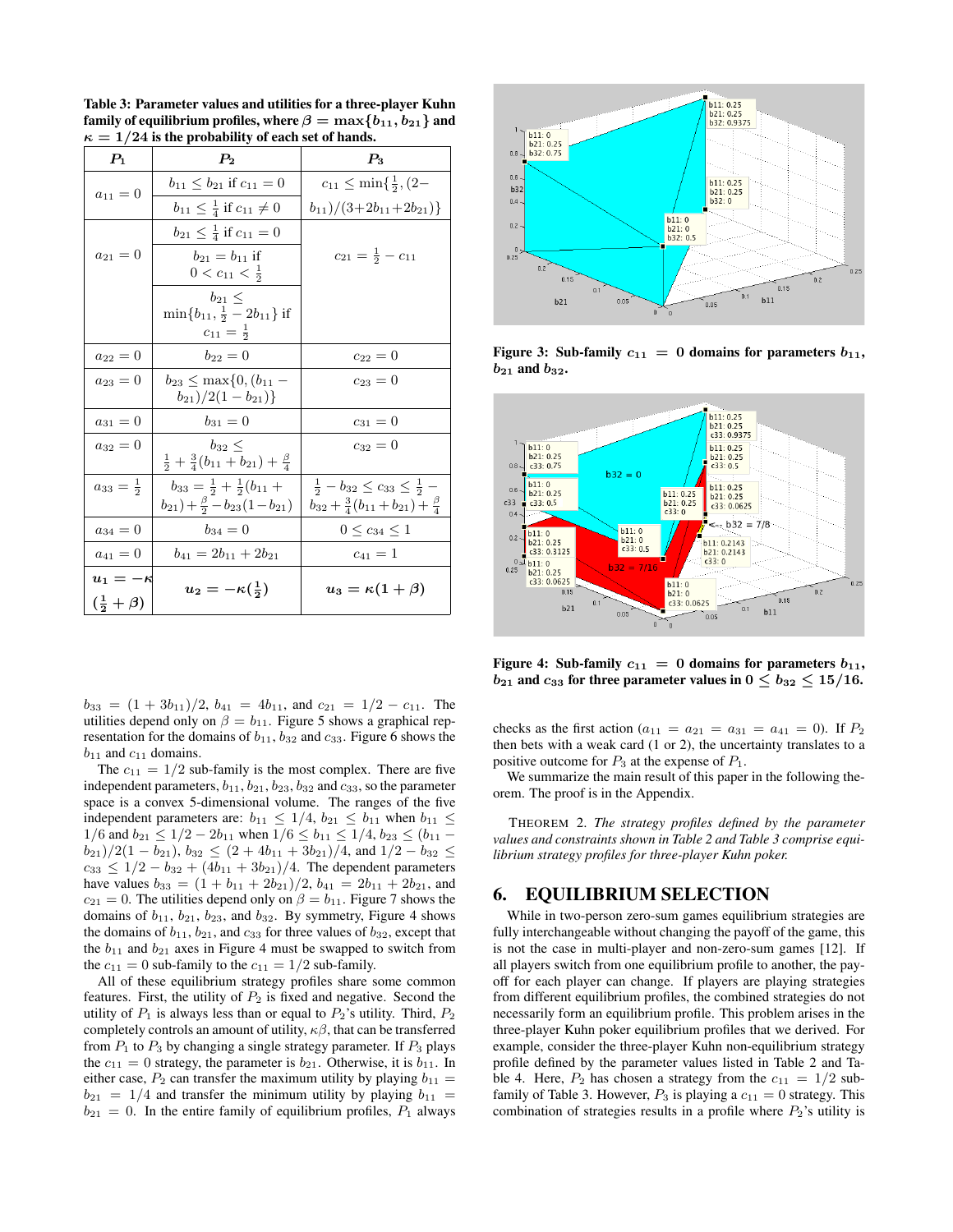

Figure 5: The  $0 < c_{11} < 1/2$  sub-family domains of parameters  $b_{11}$ ,  $b_{32}$  and  $c_{33}$ .



Figure 6: The  $0 < c_{11} < 1/2$  sub-family domains of parameters  $b_{11}$  and  $c_{11}$ .

 $-\kappa(1/2+\beta)$ , which is  $\kappa\beta$  less than what  $P_2$  earns in the equilibrium profile families. Note that this resulting profile is not a Nash equilibrium since  $P_2$  can unilaterally deviate to a strategy in the  $c_{11} = 0$  sub-family and gain  $\kappa \beta$  in utility.

This example shows that some strategies from equilibrium profiles may not guarantee their equilibrium value, even when the other players are also following strategies from other equilibrium profiles. However, some strategies from Table 3 are more robust than others. We now prescribe strategies for each player that guarantee the best worst-case payoff, assuming that all players must play some strategy listed in Table 2 and Table 3.

First off,  $P_1$  has no free parameters in Table 3, and so  $P_1$ 's strategy  $\sigma_1$  is fixed. Recall that  $P_1$  never bets with any card to begin the game as  $a_{11} = a_{21} = a_{31} = a_{41} = 0$ . This, in particular, makes  $c_{33}$  a non-reached strategy parameter, and thus  $P_3$ 's choice for  $c_{33}$ is irrelevant when computing players' utilities.

Secondly, for  $P_2$ , since every profile in Table 3 gives  $u_2$  =  $-\kappa/2$ ,  $P_2$ 's best worst-case payoff is at most  $-\kappa/2$ .  $P_2$  can guarantee this payoff by picking any strategy  $\sigma_2$  from Table 3 where  $b_{11} = b_{21}$ . This is because from (4), the partial derivative of  $u_2$  with respect to  $P_3$ 's remaining free parameter,  $c_{11}$ , is  $\frac{\partial u_2}{\partial c_{11}} = \kappa [8b_{23}(1 - b_{21})]/2 > 0$ , and thus  $u_2$  is minimized when  $P_3$  chooses any strategy  $\sigma_3$  from Table 3 with  $c_{11} = 0$ . However, one can easily check that  $(\sigma_1, \sigma_2, \sigma_3)$  is an equilibrium profile from Table 3 (except possibly at the non-reached parameter  $c_{33}$ ), and so  $u_2 = -\kappa/2$ .

Thirdly,  $P_3$  can guarantee a best worst-case payoff of at most  $\kappa$ . This is because any equilibrium profile from Table 3 where  $P_2$ 



Figure 7: The  $c_{11} = 1/2$  sub-family domains of parameters  $b_{11}$ ,  $b_{21}$ ,  $b_{23}$  and  $b_{32}$ .

Table 4: Parameter values and utilities for a three-player Kuhn non-equilibrium strategy profile, where each player is playing a strategy from a different equilibrium profile. Again,  $\kappa =$ 1/24 is the probability of each set of hands.

| $P_1$                        | $\boldsymbol{P_2}$                 | $P_{3}$                 |
|------------------------------|------------------------------------|-------------------------|
| $a_{11}=0$                   | $\beta = b_{11} = \frac{1}{4}$     | $c_{11}=0$              |
| $a_{21}=0$                   | $b_{21}=0$                         | $c_{21}=\frac{1}{2}$    |
| $a_{22}=0$                   | $b_{22}=0$                         | $c_{22}=0$              |
| $a_{23}=0$                   | $b_{23}=\frac{1}{8}$               | $c_{23}=0$              |
| $a_{31}=0$                   | $b_{31}=0$                         | $c_{31}=0$              |
| $a_{32}=0$                   | $b_{32}=0$                         | $c_{32}=0$              |
| $a_{33}=\frac{1}{2}$         | $b_{33}=\frac{5}{8}$               | $c_{33} = \frac{1}{4}$  |
| $a_{34}=0$                   | $b_{34}=0$                         | $c_{34}=0$              |
| $a_{41}=0$                   | $b_{41} = \frac{1}{2}$             | $c_{41}=1$              |
| $u_1 = -\kappa(\frac{1}{2})$ | $u_2 = -\kappa(\frac{1}{2}+\beta)$ | $u_3 = \kappa(1+\beta)$ |

chooses  $\beta = 0$  gives  $u_3 = \kappa$ .  $P_3$  can guarantee this payoff by picking any strategy  $\sigma_3$  from Table 3 where  $c_{11} = 0$ . This is because the partial derivatives of  $u_3$  with respect to each of  $P_2$ 's free parameters are all at least zero, as one can easily check from (3). Thus,  $P_2$  minimizes  $P_3$ 's payoff by selecting the strategy  $\sigma'_2$  from Table 3 where  $b_{11} = b_{21} = b_{23} = b_{32} = 0$ . Finally,  $(\sigma_1, \sigma_2', \sigma_3)$ is an equilibrium profile from Table 3 (except possibly at  $c_{33}$ ) with  $\beta = 0$ , and so  $u_3 = \kappa$ .

In summary, when all players are playing some strategy from Table 2 and Table 3, to guarantee the best worst-case payoffs,  $P_1$ 's parameters are fixed,  $P_2$  should choose any strategy with  $b_{11} = b_{21}$ and  $P_3$  should choose  $c_{11} = 0$ .

#### 7. RELATED WORK

As one might expect, the parameterized family of equilibrium profiles for three-player Kuhn poker found here are quite complex compared to those for two-player Kuhn poker. In contrast, the twoplayer family of equilibrium profiles have just one free parameter  $\gamma \in [0, 1]$  that defines the probability of the first player betting with the highest card. The choice of this parameter then fixes the first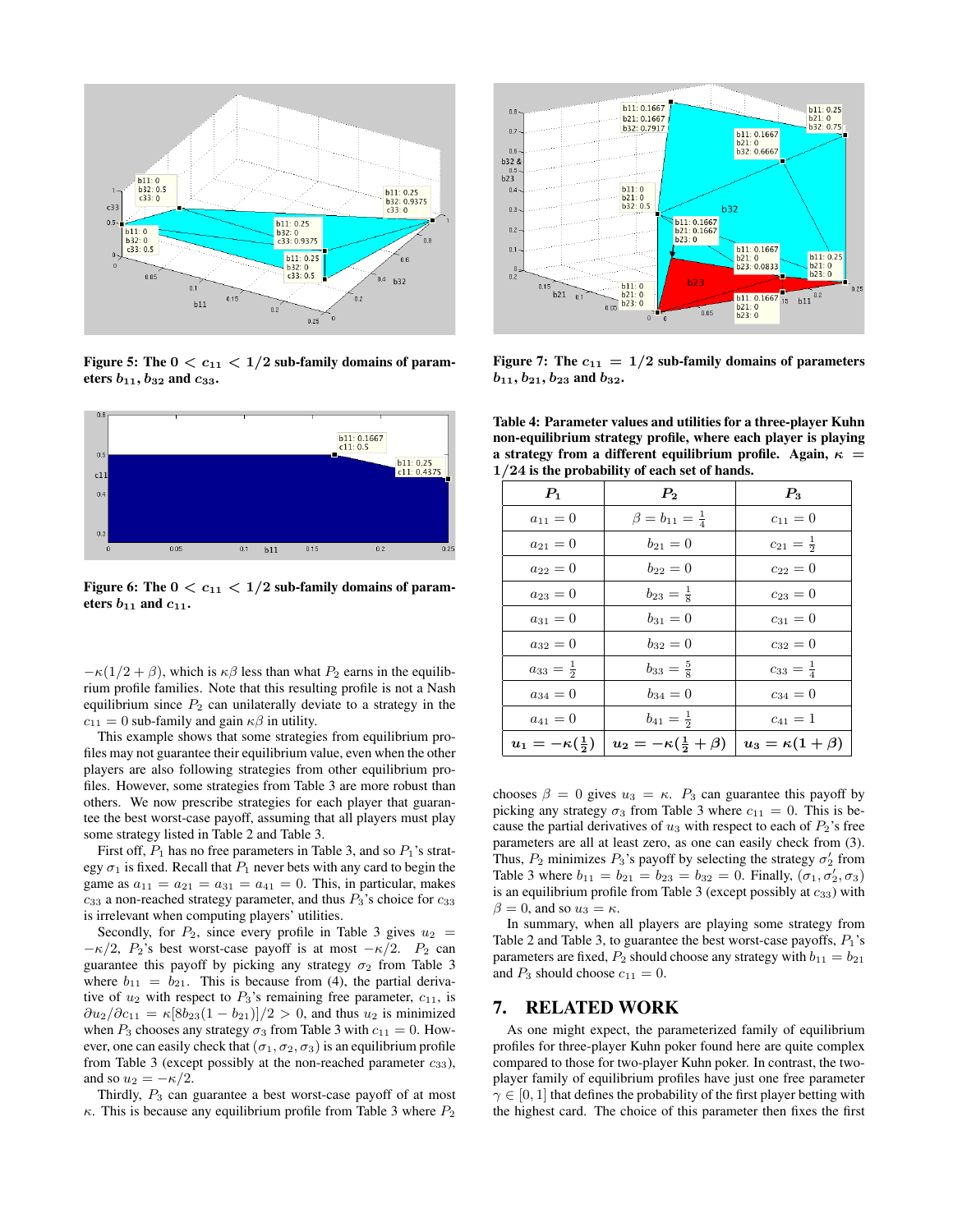player's other action probabilities. Much like  $P_1$  in three-player Kuhn poker, the second player has no free strategy parameters.

We are not the first to solve a three-player game analytically. Nash and Shapley [13] find equilibrium profiles (which they call *equilibrium points*) for a three-player game where there are two kinds of cards *High* and *Low* in the deck. However, the game differs in two fundamental ways from real poker games, one is that the cards are sampled with replacement and the other is that the antes are returned if no one bets. The first factor is significant since it reduces the inferences that can be made by the players about what cards the opponents hold. In addition, Chen and Ankenman [2, Example 29.2] construct an end-game scenario of a three-player poker game and discuss the equilibrium profiles that arise. In fact, their example was construed so that one player could transfer utility between the two opponents while remaining in equilibrium, much like  $P_2$  can in the three-player Kuhn profiles that we derive. Our results show that this interesting behavior can arise naturally and unintentionally in real games.

#### 8. CONCLUSION

This paper has analytically derived a family of Nash equilibrium profiles for three-player Kuhn poker. To our knowledge, this is the largest game with more than two players to be solved analytically to date. It remains open as to whether there exist other three-player Kuhn equilibrium profiles that do not belong to this family.

The equilibrium profiles exhibit an interesting property where  $P_2$ can shift utility between  $P_1$  and  $P_3$  by adjusting a free parameter  $\beta$ , all while staying in equilibrium. We hope that the profiles presented here for three-player Kuhn poker provide future insights into behaviors in other environments involving more than two agents. In addition, these analytical solutions should enable research about learning in two-player Kuhn poker to be extended to three players.

## Acknowledgments

We would like to thank an anonymous reviewer who suggested several improvements for the final version of this paper. We would also like to thank the members of the Computer Poker Research Group at the University of Alberta for helpful conversations pertaining to this research. This research was supported by NSERC, Alberta Innovates – Technology Futures and the use of computing resources provided by WestGrid and Compute Canada.

#### 9. REFERENCES

- [1] N. Abou Risk and D. Szafron. Using counterfactual regret minimization to create competitive multiplayer poker agents. In *AAMAS*, pages 159–166, 2010.
- [2] B. Chen and J. Ankenman. *The Mathematics of Poker*. ConJelCo LLC, 2006.
- [3] C. Daskalakis and C. H. Papadimitriou. Three-player games are hard. *Electronic Colloquium on Computational Complexity (ECCC)*, (TR05-139), 2005.
- [4] S. Ganzfried and T. Sandholm. Computing equilibria by incorporating qualitative models. In *AAMAS*, pages 183–190, 2010.
- [5] A. Gilpin and T. Sandholm. Lossless abstraction of imperfect information games. *Journal of the ACM*, 54(5):1–32, 2007.
- [6] C. Hamilton. AAAI third annual computer poker competition. *AI Magazine - AAAI News*, 29(1), 2008.
- [7] B. Hoehn, F. Southey, R. Holte, and V. Bulitko. Effective short-term opponent exploitation in simplified poker. In *AAAI*, pages 783–788, 2005.
- [8] D. Koller and A. Pfeffer. Representations and solutions for game-theoretic problems. *Artificial Intelligence*, 94(1):167–215, 1997.
- [9] H. Kuhn. Simplified two-person poker. In H. Kuhn and A. Tucker, editors, *Contributions to the Theory of Games*, volume 1, pages 97–103. Princeton University Press, 1950.
- [10] H. W. Kuhn. Extensive games and the problem of information. *Contributions to the Theory of Games*, 2:193–216, 1953.
- [11] M. Lanctot, K. Waugh, M. Zinkevich, and M. Bowling. Monte Carlo sampling for regret minimization in extensive games. In *NIPS-22*, pages 1078–1086, 2009.
- [12] J. Nash. Equilibrium points in n-person games. *National Academy of Sciences*, 36:48–49, 1950.
- [13] J. Nash and L. Shapley. A simple three-person poker game. In *Contributions to the Theory of Games*, volume 1, pages 105–116. Princeton University Press, 1950.
- [14] F. Southey, M. Bowling, B. Larson, C. Piccione, N. Burch, D. Billings, and C. Rayner. Bayes' bluff: Opponent modelling in poker. In *UAI*, pages 550–558, 2005.
- [15] J. Veness, K. S. Ng, M. Hutter, W. Uther, and D. Silver. A Monte-Carlo AIXI approximation. *Journal of Artificial Intelligence Research*, 40:95–142, 2011.
- [16] M. Zinkevich, M. Johanson, M. Bowling, and C. Piccione. Regret minimization in games with incomplete information. In *NIPS-20*, pages 905–912, 2008.

#### Appendix

In this appendix, we prove Theorems 1 and 2. Much of the proofs make repeated use of the following lemma:

LEMMA 1. Let x be a, b or c, when  $i = 1, 2$  or 3 respectively. *Then*  $P_i$  *cannot gain utility by unilaterally changing the value of*  $x_{jk}$  *if and only if one of the following is true: 1)*  $x_{jk} = 0$  *and*  $∂u_i/∂x_{jk} ≤ 0$ , or 2)  $x_{jk} = 1$  and  $∂u_i/∂x_{jk} ≥ 0$  or 3) 0 <  $x_{jk} < 1$  *and*  $\partial u_i / \partial x_{jk} = 0$ *.* 

PROOF. Since  $u_i$  is linear in each  $x_{jk}$ ,  $u_i = yx_{jk} + z$  for some y, z. Also,  $x_{jk}$  is a probability so either 1)  $x_{jk} = 0$ , or 2)  $x_{jk} = 1$ or 3)  $0 < x_{ik} < 1$ .

Case 1) Assume  $x_{ik} = 0$ .

(Forward proof): Assume  $\partial u_i/\partial x_{jk} \leq 0$ , then  $y \leq 0$ . Assume  $P_i$  unilaterally changes the value of  $x_{jk}$  so that  $x'_{jk} > 0$ . Then, the new utility,  $u'_i = yx^j_{jk} + z \leq y(0) + z$  (since  $y \leq 0$  and  $x'_{jk} > 0$ )  $= yx_{jk} + z$  (since  $x_{jk} = 0$ ) =  $u_i$ . Therefore, when  $P_i$  unilaterally changes the value of  $x_{jk}$  from zero, the new utility cannot increase.

(Backward proof): Instead assume that  $P_i$  cannot gain utility by unilaterally changing the value of  $x_{jk}$ . Then  $y \leq 0$  so  $\partial u_i / \partial x_{jk} \leq$  $\Omega$ .

The proofs for the other two cases are similar.  $\Box$ 

PROOF. (of Theorem 1). Here is a proof for  $c_{43}$ . The other 20 proofs are similar.

$$
\partial u_3/\partial c_{43} = 4\kappa \left[ a_{11}(1 - b_{22}) + a_{11}(1 - b_{32}) + a_{21}(1 - b_{12}) + a_{21}(1 - b_{32}) + a_{31}(1 - b_{12}) + a_{31}(1 - b_{22}) \right] \ge 0.
$$
\n(2)

(Forward direction): First assume  $c_{43} = 1$ , then from (2),  $P_3$ cannot gain utility by unilaterally changing  $c_{43}$ .

(Backward direction): Instead assume  $P_3$  cannot gain utility by unilaterally changing  $c_{43}$ . Assume  $c_{43} \neq 1$ . Then by Lemma  $1 \partial u_3/\partial c_{43} \leq 0$ , but we have shown  $\partial u_3/\partial c_{43} \geq 0$ . Therefore  $\partial u_3/\partial c_{43} = 0$ . However, from (1) and (2),  $\partial u_3/\partial c_{43} =$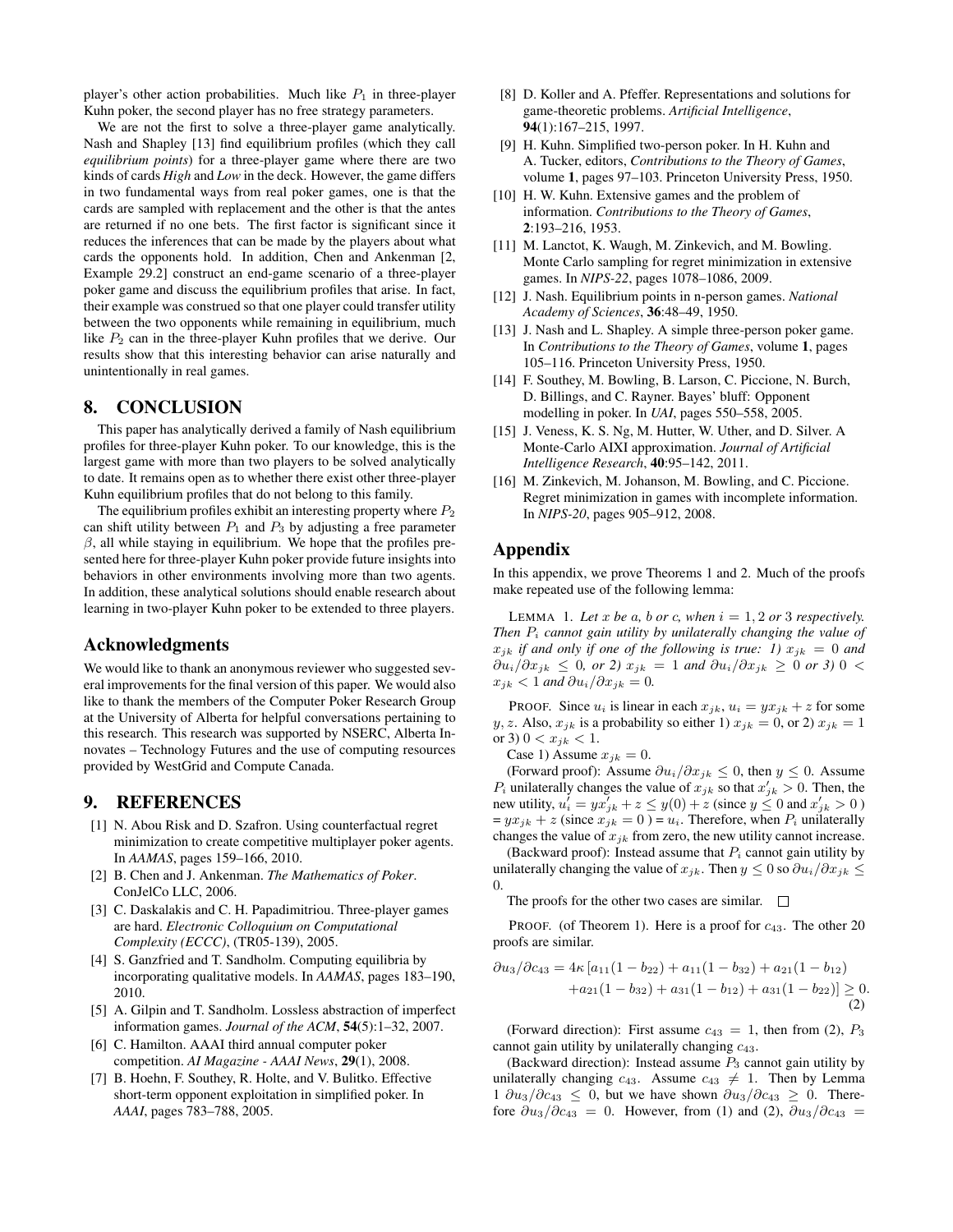$4\pi^{\sigma}(I(c_{43}))$ . Therefore either  $c_{43} = 1$  by contradiction or  $c_{43}$  is a non-reached parameter.

We will now prove Theorem 2 according to the following outline. We first compute the general utilities of each player  $u_1, u_2$ and  $u_3$  from the extensive-form game tree as a function of the 48 independent parameters. The expressions for  $u_1$ ,  $u_2$  and  $u_3$  contain 333, 457 and 457 terms respectively. We then use Table 2 to set 21 of these parameters, leaving 27 independent parameters. From Theorem 1,  $P_i$  (for  $i = 1, 2, 3$ ) cannot gain utility by changing the appropriate values from Table 2. The expressions for  $u_1$ ,  $u_2$  and  $u_3$  now contain 134, 158 and 167 terms respectively. Next, we set the parameters in Table 3 for  $P_1$  and  $P_2$ , but do not set parameters for  $P_3$  from Table 3. The utility for  $P_3$  is:

$$
u_3 = \kappa \left[ 4c_{11}b_{21}b_{23} - c_{31}b_{21}b_{23} - b_{11} - b_{21} - 4c_{31} + 2c_{21} + 2c_{11} + 2b_{23}c_{41} + 2b_{33}c_{41} - b_{21}c_{32} - b_{11}c_{32} - b_{11}c_{22} - 4c_{21}b_{33} - 4c_{11}b_{33} + c_{31}b_{23} - 4c_{11}b_{23} + 5b_{21}c_{31} + 2b_{11}c_{21} + 4b_{21}c_{21} + 5b_{11}c_{31} + 4b_{11}c_{11} + 2b_{21}c_{11} - 4b_{21}c_{22} - 2b_{21}b_{23}c_{41} \right]. \tag{3}
$$

For the family of strategy profiles defined by Table 2 and Table 3 to be an equilibrium strategy profile, it is necessary to show that changing the parameter values of  $P_3$  from the values listed in Table 3 cannot increase  $u_3$ . Similarly it is also necessary to show that the value of  $u_2$  computed by setting the parameters for  $P_1$  and  $P_3$  from Table 3 (but not  $P_2$ 's parameters) cannot be increased by changing the values of  $P_2$  from the values listed in Table 3, where:

$$
u_2 = \frac{\kappa}{2} \left[ 4b_{21}b_{23} + b_{31}b_{34} - 1 - 5b_{31} - 4b_{23} - b_{34} -8c_{11}b_{21}b_{23} + 8c_{11}b_{23} \right].
$$
\n(4)

Finally, it is necessary to show the analogous result  $P_1$ , where

$$
u_1 = \frac{\kappa}{2} \left[ -1 - 4a_{31}b_{21}a_{32} + 8b_{11}c_{11}a_{32} + 6a_{31}b_{11}c_{11} - 2a_{41} + 4a_{11} - 4a_{22} + 4a_{21} + 4a_{41}b_{32} - 8a_{11}b_{32} - 8a_{21}b_{32} - 6a_{31}b_{21}c_{11} - 8a_{11}c_{33} - 8a_{21}c_{33} + 4c_{11}b_{11}a_{22} - 2b_{21}a_{34} - 2b_{11}a_{21}a_{22} + 8a_{21}b_{21}a_{23} + 4a_{41}c_{33} - 2b_{21} - 5a_{31} - a_{32} + 2b_{11}a_{31}a_{34} + 2b_{21}a_{31}a_{34} - 8b_{21}a_{23} - 3b_{11}a_{41} + a_{31}a_{32} + 2b_{11}a_{22} + 4b_{21}a_{32} - 4b_{21}a_{41} + 6c_{11}a_{22} - 6c_{11}a_{22}a_{21} + 2c_{11}b_{21}a_{41} - 2b_{11}a_{41}c_{11} - 4c_{11}b_{11}a_{21}a_{22} - 4c_{11}a_{21}b_{21}a_{22} - 2b_{11}a_{34} - 4b_{11}c_{11} + 4b_{21}c_{11} + 4a_{21}a_{22} - 8a_{31}b_{11}c_{11}a_{32} + 8a_{31}b_{21}c_{11}a_{32} - 8b_{21}c_{11}a_{32} + 4c_{11}b_{21}a_{22} + 3a_{31}b_{11} + 6a_{31}b_{21}\right]. (5)
$$

However, showing all these 3 necessary conditions is also sufficient based on the definition of equilibrium profiles. To prove Theorem 2, we divide the proof into four lemmas.

LEMMA 2. *The*  $P_2$  *constraints in Table 3 imply that*  $b_{11} \leq 1/4$ *and*  $b_{21} \leq 1/4$ *.* 

PROOF. One can easily verify the lemma by checking all three cases for  $c_{11} = 0, 0 < c_{11} < 1/2$ , and  $c_{11} = 1/2$ .  $\Box$ 

LEMMA 3. P<sup>3</sup> *cannot increase* u<sup>3</sup> *by changing the parameter values listed in Table 2 and Table 3.*

PROOF. We use (3) to compute the partial derivative of  $u_3$  with respect to each of the listed  $P_3$  parameters. Recall that all parameters are probabilities in the range [0, 1].

$$
\partial u_3/\partial c_{23}, \partial u_3/\partial c_{33}, \partial u_3/\partial c_{34} = 0
$$

 $\Rightarrow$  P<sub>3</sub> cannot change  $c_{23}$ ,  $c_{33}$  or  $c_{34}$  to increase  $u_3$ .

$$
\frac{\partial u_3}{\partial c_{22}} = \kappa(-b_{11} - 4b_{21}) \le 0
$$

 $\Rightarrow$  P<sub>3</sub> cannot change  $c_{22}$  from 0 to increase  $u_3$ .

$$
\partial u_3/\partial c_{32} = \kappa(-b_{11}-b_{21}) \leq 0
$$

 $\Rightarrow$  P<sub>3</sub> cannot change  $c_{32}$  from 0 to increase  $u_3$ .

$$
\begin{aligned} \frac{\partial u_3}{\partial c_{31}} &= \kappa(-4+5b_{11}+5b_{21}+b_{23}-b_{21}b_{23}) \\ &\le \kappa(-4+5/4+5/4+1-b_{21}b_{23}) \text{ by Lemma 2} \\ &= \kappa(-1/2-b_{21}b_{23}) < 0 \end{aligned}
$$

 $\Rightarrow$  P<sub>3</sub> cannot change  $c_{31}$  from 0 to increase  $u_3$ .

$$
\partial u_3/\partial c_{41} = \kappa (2b_{33} + 2b_{23}(1 - 2b_{21})) \ge 0
$$

 $\Rightarrow$  P<sub>3</sub> cannot change  $c_{41}$  from 1 to increase  $u_3$ .

$$
\begin{aligned} \frac{\partial u_3}{\partial c_{21}} &= \kappa(2 + 2b_{11} + 4b_{21} - 4b_{33}) \\ &= \kappa[2 + 2b_{11} + 4b_{21} - 4(1/2 + (b_{11} + b_{21})/2 \\ &+ \beta/2 - b_{23}(1 - b_{21}))] \text{ by Table 3 } b_{33} \text{ constraint} \\ &= \kappa(2b_{21} - 2\beta + 4b_{23}(1 - b_{21})). \end{aligned}
$$

$$
\partial u_{33}/\partial c_{11} = \kappa (2 + 4b_{11} + 2b_{21} - 4b_{23}(1 - b_{21}) - 4b_{33})
$$
  
=  $\kappa [2 + 4b_{11} + 2b_{21} - 4b_{23}(1 - b_{21}) - 4(1/2 + (b_{11} + b_{21})/2 + \beta/2 - b_{23}(1 - b_{21}))]$   
by Table 3  $b_{33}$  constraint  
=  $\kappa (2b_{11} - 2\beta).$ 

The rest of the proof depends on the family constraints.

If  $c_{11} = 0$ , then from the  $b_{11}$  entry of Table 3,  $b_{11} \leq b_{21}$ , so the  $b_{23}$  entry of Table 3 yields  $b_{23} = 0$  and  $\beta = b_{21}$ . Therefore,

$$
\partial u_3/\partial c_{21} = \kappa (2b_{21}-2b_{21}+4(0)(1-b_{21}))=0
$$

 $\Rightarrow$  P<sub>3</sub> cannot change  $c_{21}$  to increase  $u_3$ .

$$
\partial u_3/\partial c_{11} = \kappa (2b_{11} - 2b_{21}) \leq 0
$$

 $\Rightarrow$  P<sub>3</sub> cannot change  $c_{11}$  from 0 to increase  $u_3$ .

If  $c_{11} = 1/2$ , then from the  $b_{21}$  entry of Table 3,  $b_{21} \le b_{11}$ , so the  $b_{23}$  entry of Table 3 yields  $b_{23} \le (b_{11} - b_{21})/(2(1 - b_{21}))$  and  $\beta = b_{11}$ . Therefore,

$$
\frac{\partial u_3}{\partial c_{21}} \le \kappa (2b_{21} - 2b_{11} + 4(1/2)(b_{11} - b_{21})) = 0
$$

 $\Rightarrow$  P<sub>3</sub> cannot change  $c_{21}$  from 0 to increase  $u_3$ .

$$
\partial u_3 / \partial c_{11} = \kappa (2b_{11} - 2b_{11}) = 0
$$

 $\Rightarrow$  P<sub>3</sub> cannot change  $c_{11}$  to increase  $u_3$ .

If  $0 < c_{11} < 1/2$ , then from the  $b_{21}$  entry of Table 3,  $b_{21} = b_{11}$ , so the  $b_{23}$  entry of Table 3 yields  $b_{23} = 0$  and  $\beta = b_{11} = b_{21}$ . Therefore,

$$
\frac{\partial u_3}{\partial c_{21}} = \kappa (2b_{21} - 2b_{21} + 4(0)(1 - b_{21})) = 0
$$

 $\Rightarrow$  P<sub>3</sub> cannot change  $c_{21}$  to increase  $u_3$ .

$$
\frac{\partial u_3}{\partial c_{11}} = \kappa (2b_{11} - 2b_{11}) = 0
$$

 $\Rightarrow$  P<sub>3</sub> cannot change  $c_{11}$  to increase  $u_3$ .  $\Box$ 

LEMMA 4.  $P_2$  *cannot increase*  $u_2$  *by changing the parameter values listed in Table 2 and Table 3.*